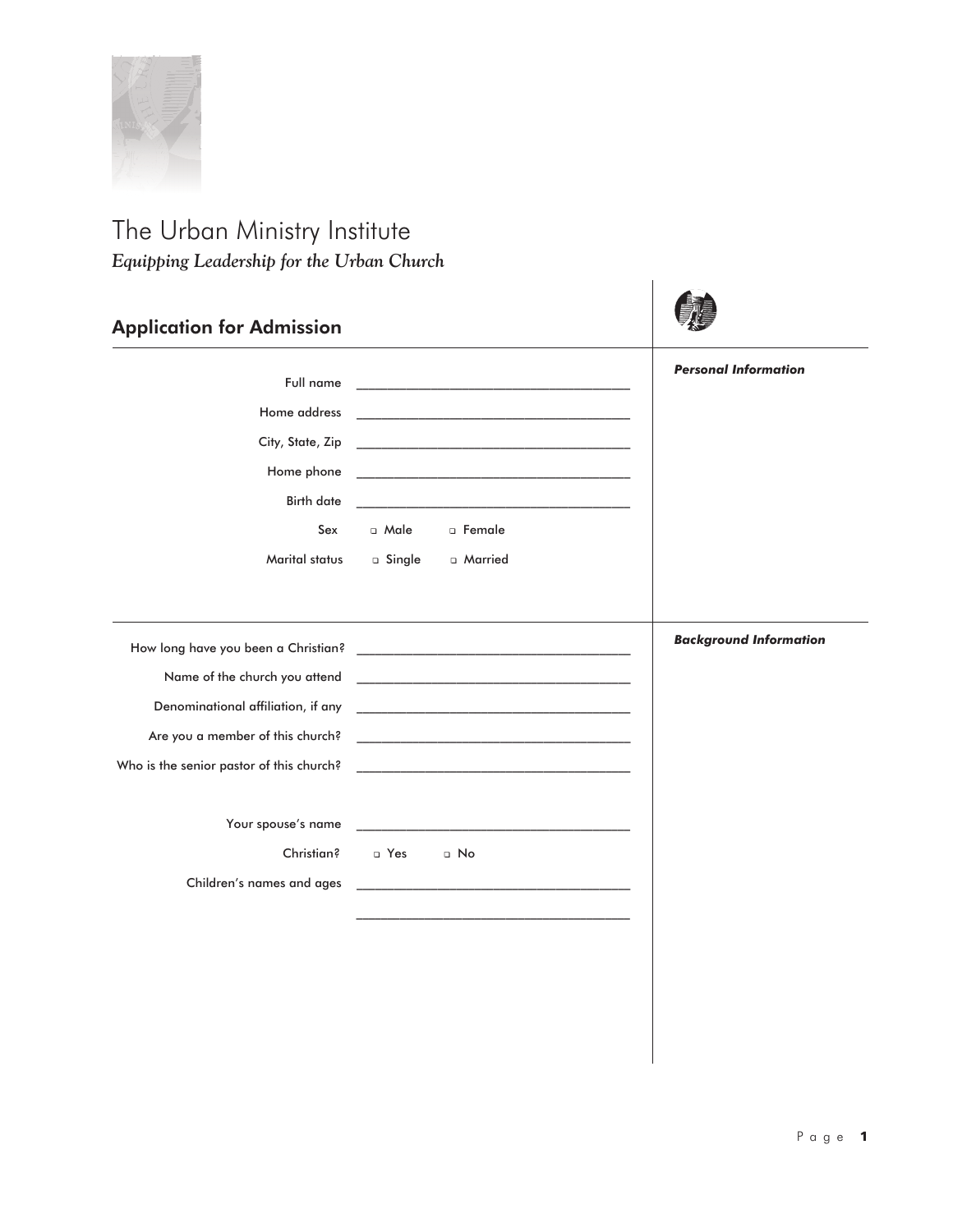| 1.<br>2. | I have completed:<br>o some high school<br>n high school/GED<br>o some college courses<br>a an Associate's Degree<br>a a Bachelor's Degree<br>I am interested in :<br>taking individual courses<br>$\Box$<br>working toward a Certificate in Christian Leadership Studies (32 credit<br>$\Box$<br>hours) | <b>Educational Information</b> |
|----------|----------------------------------------------------------------------------------------------------------------------------------------------------------------------------------------------------------------------------------------------------------------------------------------------------------|--------------------------------|
|          | working toward a Ministerial Studies Diploma (64 credit hours)<br>$\Box$<br>1. What does it mean to you to be a Christian?                                                                                                                                                                               | <b>Ministry Information</b>    |
|          | 2. What are some of the most important areas you have grown in since becoming<br>a Christian, and what has helped you to grow?                                                                                                                                                                           |                                |
| 3.       | In what ways and in what areas do you believe God is asking you to serve as a<br>Christian leader? How are you currently living that out in your church?                                                                                                                                                 |                                |
|          |                                                                                                                                                                                                                                                                                                          |                                |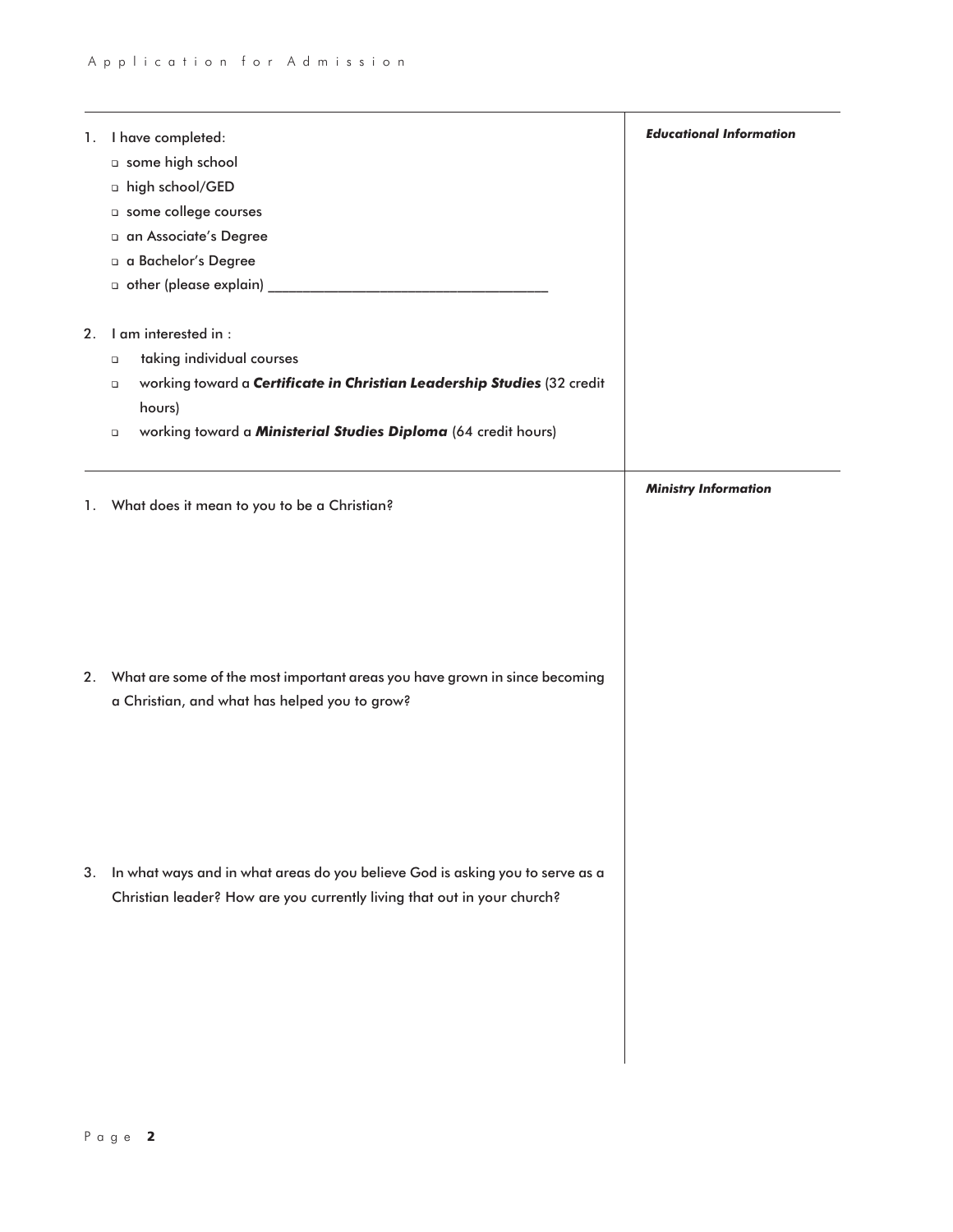| 4. | What is the most important thing God has taught you about Christian<br>leadership?                                                                                                                                                                                                                                                                                                                                                                                                                                                                                                                |                                                                                         |
|----|---------------------------------------------------------------------------------------------------------------------------------------------------------------------------------------------------------------------------------------------------------------------------------------------------------------------------------------------------------------------------------------------------------------------------------------------------------------------------------------------------------------------------------------------------------------------------------------------------|-----------------------------------------------------------------------------------------|
| 5. | Ho do you plan to use the training you receive?                                                                                                                                                                                                                                                                                                                                                                                                                                                                                                                                                   |                                                                                         |
|    | 6. Have you read and do you agree with our <b>Affirmation of Faith Statement</b> (see<br>next page)?<br>n Yes<br>$\Box$ No<br>Please give the name, address, and phone number of the pastor who will be<br>completing your reference form:                                                                                                                                                                                                                                                                                                                                                        | <b>Reference Information</b>                                                            |
|    | I certify that all answers on this application are complete and accurate to the best of<br>my knowledge. I understand that falsifying any part of this application may result in<br>cancellation of admission and/or registration. Finally, I certify that I will live<br>honorably and with integrity in conjunction with the standards God's Word gives for<br>leaders. (It should, of course, be understood that any behavior which indicates that a<br>student has disregard for the spirit of these standards, would be sufficient reason to<br>ask him/her to withdraw from the Institute). | <b>Certification and</b><br><b>Signatures</b><br>(to be completed by all<br>applicants) |
|    | Date ______________                                                                                                                                                                                                                                                                                                                                                                                                                                                                                                                                                                               |                                                                                         |